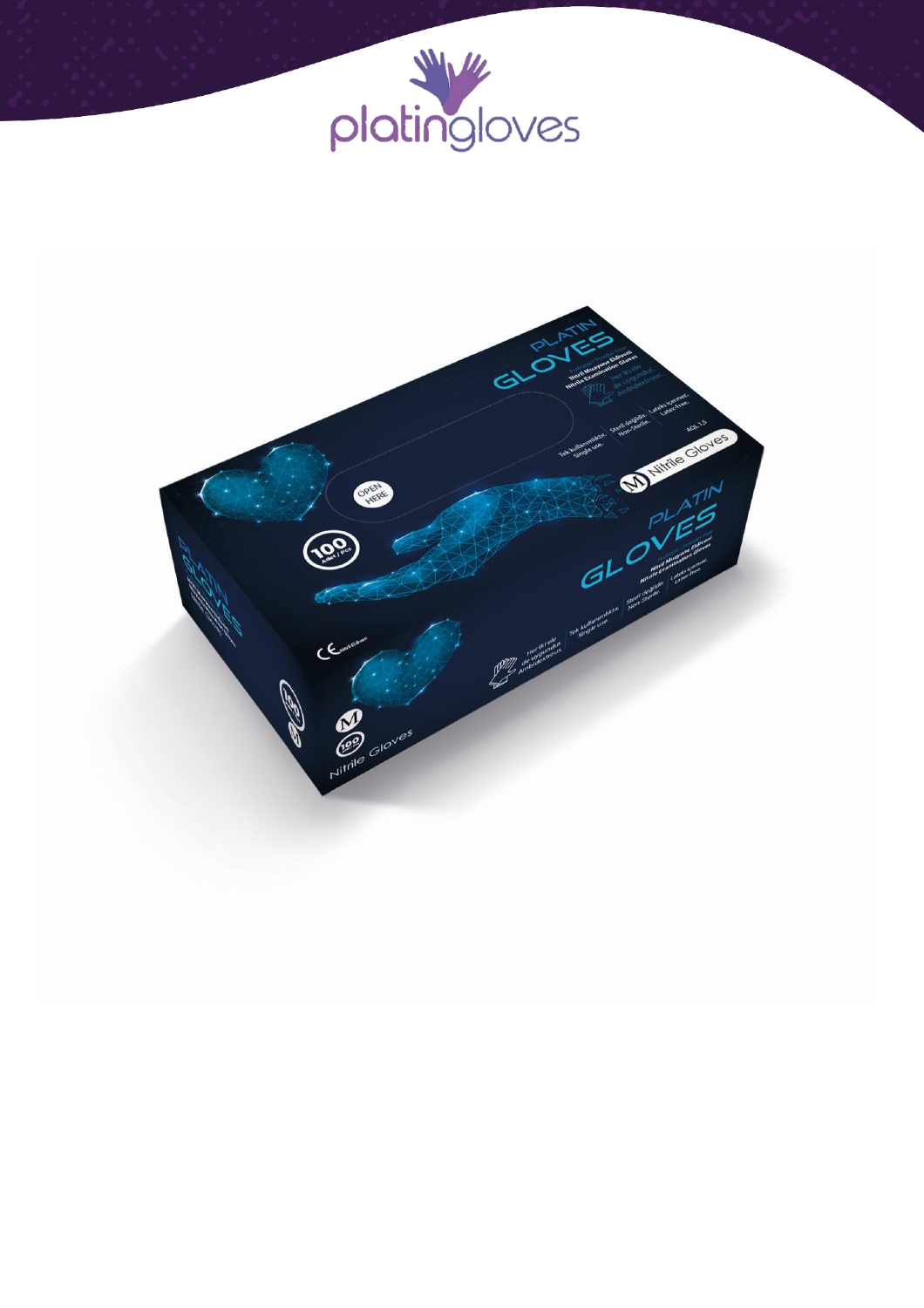

The instruction below should be used in conjunction with detailed information on the packaging.

## **Intended use of the product Intended use of the product Intended use of the product Intended use Intended use**

Nitrile examination and protective gloves, powder-free, non-sterile for disposable use

| Full description of the product |                                                    |  |  |  |  |  |
|---------------------------------|----------------------------------------------------|--|--|--|--|--|
| Raw material                    | : nitrile                                          |  |  |  |  |  |
| External surface                | : polymerized                                      |  |  |  |  |  |
| Internal surface                | : polymerized + chlorinated                        |  |  |  |  |  |
| Cuff                            | · headed                                           |  |  |  |  |  |
| Colour                          | : blue                                             |  |  |  |  |  |
| Shape                           | : ambidextrous, fitting to the right and left hand |  |  |  |  |  |
| Size range                      | : $S(6-7)$ , M $(7-8)$ , L $(8-9)$                 |  |  |  |  |  |
| AQL                             | .15                                                |  |  |  |  |  |
| Quantity in packaging           | : 100pcs. by weight                                |  |  |  |  |  |
| Shelf life                      | : 5 years (from the date of manufacturing)         |  |  |  |  |  |
|                                 |                                                    |  |  |  |  |  |

### Storage instructions

It is recommended to store the gloves in dry place, in the temperature of 5- 30°C and to protect them against direct sunlight and fluorescent light. Recommended relative humidity in the room where the gloves are stored is  $60 + 20%$ 

Keep the gloves in a distance of not less than 1m from heating devices, sources of fire and ozone.

Do not keep in direct vicinity of solvents, oils, fuels and lubricants.

| Extraction conditions<br>(tested for 2 h in 40°C) | Analysis results<br>[mg/dm <sup>2</sup> ] | <b>Test Result</b><br>$\left(\frac{\text{limit}}{210 \text{ mg/dm}^2}\right)$ |
|---------------------------------------------------|-------------------------------------------|-------------------------------------------------------------------------------|
| 3% acetic acid                                    |                                           | Pass                                                                          |
| 10% ethanol                                       |                                           | Pass                                                                          |
| Olive oil                                         |                                           | Pass                                                                          |

MDD classification & compliance

Gloves are classified as class I Medical Device as per Annex IX of the Council Directive 93/42/EEC and comply to standards:

EN455-5, EN455-2, EN455-3, EN455-4, EN374-2, EN374-3 EN374-4, EN374-5,

EN374-1, EN455, EN ISO14001:2015, EN ISO22000:2018, EN ISO 9001:2015, EN ISO 45001:2018

# **PPE classification & compliance** *Components Components Components Components Components Components*

Gloves are category III Personal Protective Equipment as per Annex I of the Regulation 2016/425 and comply to standards:

 EN 455-5 EN455-5, EN455-2, EN455-3, EN455-4, EN374-2, EN374-3 EN374-4, EN374-5,EN374-1, EN455

Declaration of Conformity can be found under below web address: <https://www.platingloves.com/>

These are non-sterile examination and protective gloves for single use, intended for use in medical field to: protect patient and user from crosscontamination, conducting medical examinations, diagnostic and therapeutic procedures and for handling medical contaminated material. Gloves are classified as Medical Devices Class I and as a Personal Protective Equipment category III. Their design and labelling corresponds to the requirements of the European Medical Device Directive 93/42/EEC and the European Regulation 2016/425 on Personal Protective Equipment. Gloves should be used solely according to their intended application.

## Precautions and indications for use

Dry hands before putting the gloves on. Before usage, inspect the gloves for any defect or imperfections. Use at least 1 pair of gloves for one patient and one procedure, these are disposable gloves. Do not let chemical substances get under the gloves through the cuff. If a chemical substance reaches the skin, wash it away immediately with plenty of water with soap. If the gloves get punctured, torn or broken during their use, take them off and put on the new ones. Avoid using gloves dirty in the inside as they may cause irritation leading to skin inflammation or more serious damages. The gloves should not be used in contact with open fire and to protect against any sharp tools. The gloves are not intended for welding, electric shock protection, ionizing radiation or from the effect of hot or cold objects.

This information does not reflect the actual duration of protection in the workplace and the differentiation between mixtures and pure chemicals.

The chemical penetration resistance has been assessed under laboratory conditions from samples taken from the palm only (except in case where glove is equal to or over 400 mm – where the cuff is tested also) and relates only to the chemical tested and to the tested specimen. It can be different if the chemical is used in a mixture.

It is recommended to check that the gloves are suitable for the intended use because the conditions at the workplace may differ from the type test depending on the temperature, abrasion and degradation.

When used, protective gloves may provide less resistance to the dangerous chemical due to changes in physical properties. Movements, snagging, rubbing, degradation caused by the chemical contact etc. may reduce the actual use time significantly. For corrosive chemicals, degradation can be the most important factor to consider in selection of chemical resistant gloves.

Gloves are suitable for special purposes as they are examination gloves where risk of injury to the wrist is considered to be minimal, gloves are shorter than EN 420 min. length requirement.

Some gloves may contain components known to be a possible cause of allergy for person allergic to them, who may develop contact irritation and/or allergic reaction. In case of an allergic reaction, seek medical assistance immediately.

### Disposal

Used gloves can be contaminated with contagious or other hazardous substances. They should be disposed of in accordance with local regulation. Gloves should be buried or burned under controlled conditions.

GÜLDARPI MAHALLESİ HARMANYOLU KÜME EVLERİ NO:29 ÇUBUK/ANKARA

TEL:03123785656 GSM:05454640464

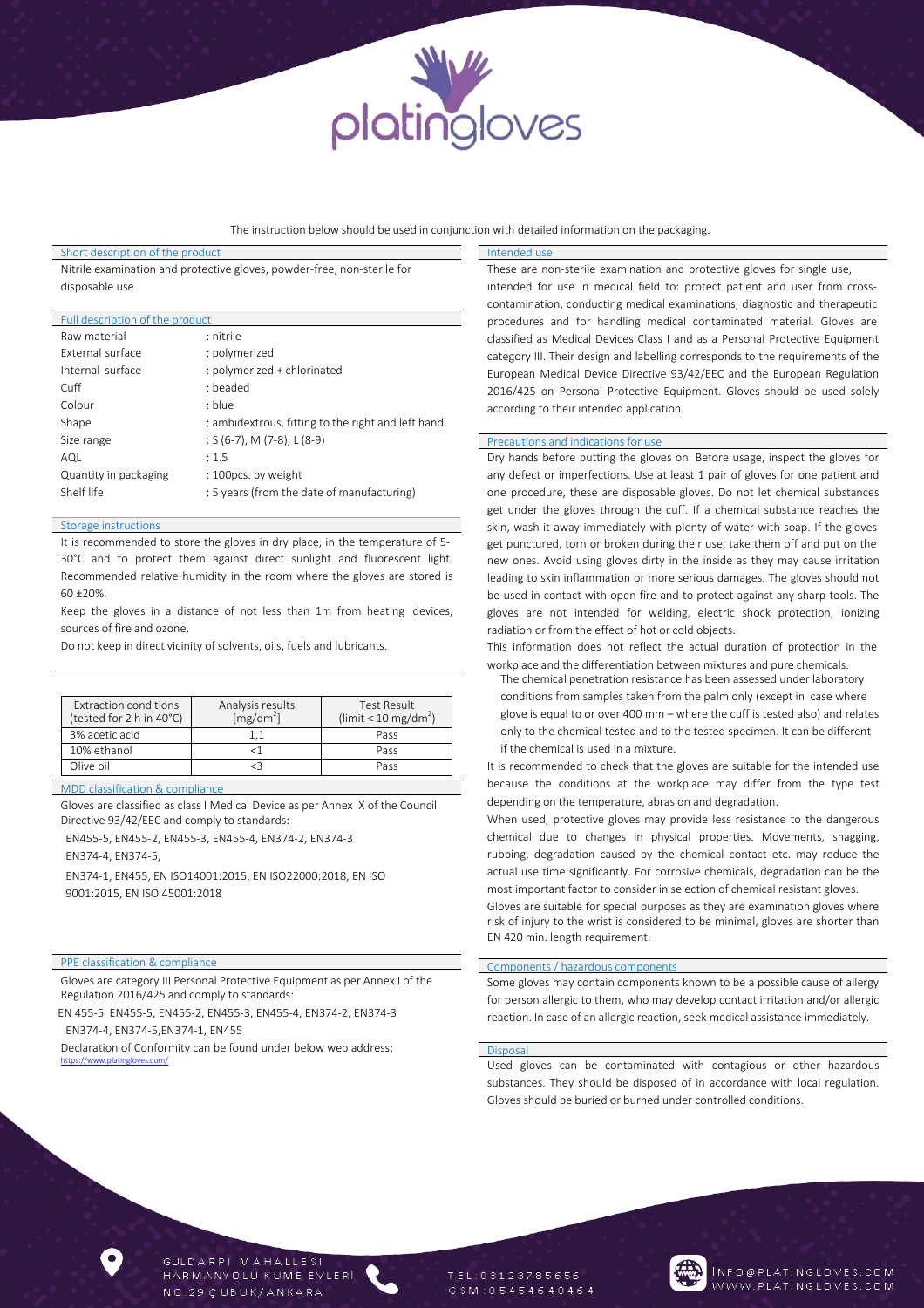# platingloves

| Permeation performance levels as per EN ISO 374-1:2016                                                                                                                                                                            |                                                                            |                                                                              |       |                                                            |                                             |                                |                                                               |                                |  |  |  |
|-----------------------------------------------------------------------------------------------------------------------------------------------------------------------------------------------------------------------------------|----------------------------------------------------------------------------|------------------------------------------------------------------------------|-------|------------------------------------------------------------|---------------------------------------------|--------------------------------|---------------------------------------------------------------|--------------------------------|--|--|--|
| • Level 1 > 10 min • Level 2 > 30 min • Level 3 > 60 min • Level 4 > 120 min • Level 5 > 240 min • Level 6 > 480 min                                                                                                              |                                                                            |                                                                              |       |                                                            |                                             |                                |                                                               |                                |  |  |  |
| Test results acc. to EN 16523-1:2015                                                                                                                                                                                              |                                                                            |                                                                              |       | EN 374-4:2013                                              | Test results acc. to EN 16523-1:2015        |                                |                                                               | EN 374-4:2013                  |  |  |  |
| Chemical                                                                                                                                                                                                                          |                                                                            |                                                                              | Level | Degradation [%]                                            | Chemical                                    |                                | Level                                                         | Degradation [%]                |  |  |  |
| *4% Chlorhexidine Digluconate                                                                                                                                                                                                     |                                                                            |                                                                              | 6     | 19.0                                                       | 30% Hydrogen Peroxide (P)                   |                                |                                                               | 22.8                           |  |  |  |
| 40% Sodium Hydroxide (K)                                                                                                                                                                                                          |                                                                            |                                                                              | 6     | $-42.9$                                                    | 1.5% Methanol in water                      |                                | 6                                                             | 21.9                           |  |  |  |
| 10-13% Sodium Hypochlorite                                                                                                                                                                                                        |                                                                            |                                                                              | 6     | 14.7                                                       | 25% Ammonium Hydroxide (O)                  |                                | $\mathbf{1}$                                                  | $-52.0$                        |  |  |  |
| 50% Sulphuric Acid                                                                                                                                                                                                                |                                                                            |                                                                              | 6     | $-20.5$                                                    | 3% Povidione-iodine                         |                                | 6                                                             | 33.7                           |  |  |  |
| 10% Acetic Acid                                                                                                                                                                                                                   |                                                                            |                                                                              | 4     | 66.7                                                       | 10% Sodium Percarbonate                     |                                | 6                                                             | 15.4                           |  |  |  |
| 5% Ethidium Bromide                                                                                                                                                                                                               |                                                                            |                                                                              | 6     | 3.4                                                        | 50% Glutaraldehyde                          |                                | 6                                                             | 27.4                           |  |  |  |
| 37% Formaldehyde (T)                                                                                                                                                                                                              |                                                                            |                                                                              | 3     | 5.0                                                        | 0.1% Phenol                                 |                                | 6                                                             | 33.8                           |  |  |  |
|                                                                                                                                                                                                                                   |                                                                            |                                                                              |       |                                                            |                                             |                                |                                                               |                                |  |  |  |
| *Permeation rate 7µg/cm <sup>2</sup> /min, EN 374-4:2013 Degradation levels indicate the change in puncture resistance of the gloves after exposure to the challenge chemical.<br>Test acc. To EN 374-2:2014 - Level 2 (ISO 2859) |                                                                            |                                                                              |       |                                                            |                                             |                                |                                                               |                                |  |  |  |
|                                                                                                                                                                                                                                   |                                                                            |                                                                              |       |                                                            | Test acc. To EN ISO 374---5:2016            |                                |                                                               |                                |  |  |  |
| Performance level<br>AQL                                                                                                                                                                                                          |                                                                            |                                                                              |       |                                                            | Protection against bacteria & fungi         |                                | Pass<br>Pass                                                  |                                |  |  |  |
|                                                                                                                                                                                                                                   | Level 3<br>Level 2                                                         | < 0.65<br>< 1.5                                                              |       |                                                            | Protection against viruses                  |                                |                                                               |                                |  |  |  |
|                                                                                                                                                                                                                                   | Level 1                                                                    | < 4.0                                                                        |       |                                                            |                                             |                                |                                                               |                                |  |  |  |
|                                                                                                                                                                                                                                   |                                                                            |                                                                              |       |                                                            |                                             |                                |                                                               |                                |  |  |  |
|                                                                                                                                                                                                                                   |                                                                            |                                                                              |       |                                                            | Symbols used on the packaging               |                                |                                                               |                                |  |  |  |
|                                                                                                                                                                                                                                   | intended for single use                                                    | Do not re-use / gloves are                                                   |       | Non-sterile gloves<br>STERILE                              |                                             |                                | Powdered gloves                                               |                                |  |  |  |
|                                                                                                                                                                                                                                   |                                                                            |                                                                              |       |                                                            |                                             |                                |                                                               |                                |  |  |  |
|                                                                                                                                                                                                                                   | Do not use, if package is                                                  |                                                                              |       |                                                            | Keep away from solar and                    |                                | Powder free gloves                                            |                                |  |  |  |
|                                                                                                                                                                                                                                   | damaged                                                                    |                                                                              |       |                                                            | fluorescent light                           |                                |                                                               |                                |  |  |  |
|                                                                                                                                                                                                                                   |                                                                            | Keep away from moisture,                                                     |       |                                                            | Temperature limitation /                    |                                |                                                               | Presence of polymer coating on |  |  |  |
|                                                                                                                                                                                                                                   | store in a dry place                                                       |                                                                              |       |                                                            | gloves store in temperature 5-              | POLYMER<br>COATED              |                                                               |                                |  |  |  |
|                                                                                                                                                                                                                                   |                                                                            |                                                                              |       |                                                            | $35^{\circ}$ C                              |                                | the inner surface of the glove                                |                                |  |  |  |
| <b>LATEX</b>                                                                                                                                                                                                                      |                                                                            |                                                                              |       |                                                            | Keep away from ozone                        | <b>COSMET</b><br>COATIN        | Presence of cosmetic coating on<br>the inner surface of glove |                                |  |  |  |
|                                                                                                                                                                                                                                   | Catalogue number                                                           |                                                                              |       | SINGLET<br>OXYGEN<br>Lot / batch number<br>10 <sub>2</sub> |                                             |                                | Gloves with incorporated singlet                              |                                |  |  |  |
| REF<br>EU Authorized Representative,<br>symbol should be accompanied                                                                                                                                                              |                                                                            |                                                                              |       |                                                            |                                             | oxygene layer.                 |                                                               |                                |  |  |  |
| <b>REP</b><br>EC                                                                                                                                                                                                                  | by name and address of<br>Authorized Representative                        |                                                                              |       |                                                            | Expiry date                                 | <b>TEXTURED</b><br>mm          | Presence of external texture on<br>the glove                  |                                |  |  |  |
| ISO 374-5:2016                                                                                                                                                                                                                    |                                                                            | Marking of gloves protecting                                                 |       |                                                            | Gloves protecting against                   |                                |                                                               |                                |  |  |  |
|                                                                                                                                                                                                                                   | against bacteria and fungi.                                                |                                                                              |       |                                                            | chemical dangers with digit<br>literal odes | <b>NITRYL</b>                  | Gloves made from nitrile                                      |                                |  |  |  |
|                                                                                                                                                                                                                                   |                                                                            | Marking of gloves protecting                                                 |       |                                                            |                                             |                                |                                                               |                                |  |  |  |
|                                                                                                                                                                                                                                   |                                                                            | against viruses, bacteria and                                                |       |                                                            |                                             |                                |                                                               |                                |  |  |  |
|                                                                                                                                                                                                                                   | fungi.                                                                     |                                                                              |       |                                                            | Antistatic gloves                           | <b>VINYL</b>                   |                                                               | Gloves made from vinyl         |  |  |  |
| <b>VIRUS</b><br>ISO 374-1:2016/Type A                                                                                                                                                                                             |                                                                            | Marking o type A chemical resistant<br>gloves. Six tested chemicals shall be |       |                                                            |                                             |                                |                                                               |                                |  |  |  |
|                                                                                                                                                                                                                                   | identified by their code letter under<br>pictogram.                        |                                                                              |       |                                                            | Date of manufacture                         | <b>NEOPREM</b>                 |                                                               | Gloves made from neoprene      |  |  |  |
| <b>UVWXYZ</b>                                                                                                                                                                                                                     |                                                                            | Marking o type B chemical resistant                                          |       |                                                            |                                             |                                |                                                               |                                |  |  |  |
| ISO 374-1:2016/Type B                                                                                                                                                                                                             |                                                                            | gloves. Three tested chemicals shall                                         |       |                                                            | Manufacturer, symbol should                 |                                |                                                               |                                |  |  |  |
|                                                                                                                                                                                                                                   | be identified by their code letter                                         |                                                                              |       |                                                            | be accompanied by name and                  |                                | Gloves made from polyisoprene                                 |                                |  |  |  |
|                                                                                                                                                                                                                                   | under pictogram.                                                           |                                                                              |       |                                                            | address of Manufacturer                     | <b>OLIIZOPREN</b>              |                                                               |                                |  |  |  |
| XY7.<br>ISO 374-1:2016/Type C                                                                                                                                                                                                     | Marking o type C chemical resistant<br>gloves. One tested chemicals shall  |                                                                              |       |                                                            |                                             |                                |                                                               |                                |  |  |  |
|                                                                                                                                                                                                                                   | be identified by their code letter                                         |                                                                              |       |                                                            | Consult instructions for use                | 5Ο                             |                                                               |                                |  |  |  |
|                                                                                                                                                                                                                                   | under pictogram.<br>Protective glove against mechanical                    |                                                                              |       |                                                            |                                             | by weight                      |                                                               |                                |  |  |  |
|                                                                                                                                                                                                                                   | risk (if applicable accompanied by 4<br>digit code of relevant performance |                                                                              |       |                                                            | Package made from paper,                    |                                |                                                               |                                |  |  |  |
|                                                                                                                                                                                                                                   | levels)                                                                    |                                                                              |       |                                                            | qualify for recycling                       | 100<br>by weight               |                                                               | 100 gloves by weight           |  |  |  |
| Food contact symbol (article is<br>suitable for food contact, for details                                                                                                                                                         |                                                                            |                                                                              |       |                                                            |                                             |                                |                                                               |                                |  |  |  |
|                                                                                                                                                                                                                                   | check the instruction for use)                                             |                                                                              |       |                                                            | Package is treated as                       |                                |                                                               |                                |  |  |  |
|                                                                                                                                                                                                                                   |                                                                            |                                                                              |       |                                                            |                                             |                                | 200<br>municipal waste                                        |                                |  |  |  |
|                                                                                                                                                                                                                                   | Indicates compliance with the                                              |                                                                              |       |                                                            |                                             | by weight                      |                                                               |                                |  |  |  |
| requirements of Russian<br>market                                                                                                                                                                                                 |                                                                            |                                                                              |       | Indicates compliance with the                              |                                             | Additonal information on inner |                                                               |                                |  |  |  |
|                                                                                                                                                                                                                                   |                                                                            |                                                                              |       |                                                            | requirements of Ukrainian<br>market         |                                | side of package                                               |                                |  |  |  |
|                                                                                                                                                                                                                                   |                                                                            |                                                                              |       |                                                            |                                             |                                |                                                               |                                |  |  |  |
|                                                                                                                                                                                                                                   |                                                                            |                                                                              |       |                                                            |                                             |                                |                                                               |                                |  |  |  |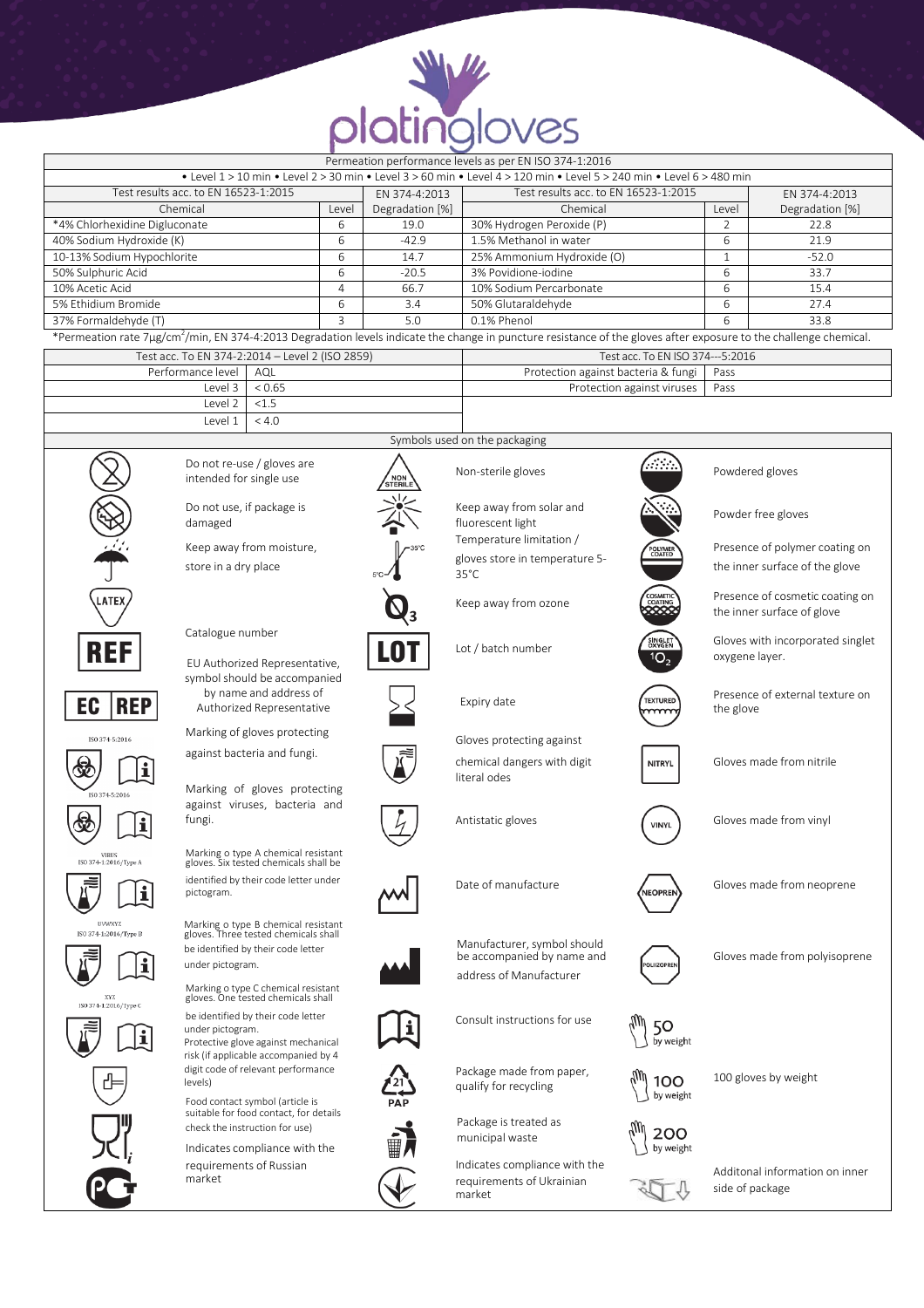

# **EN HOW TO TAKE THE GLOVES OFF?**